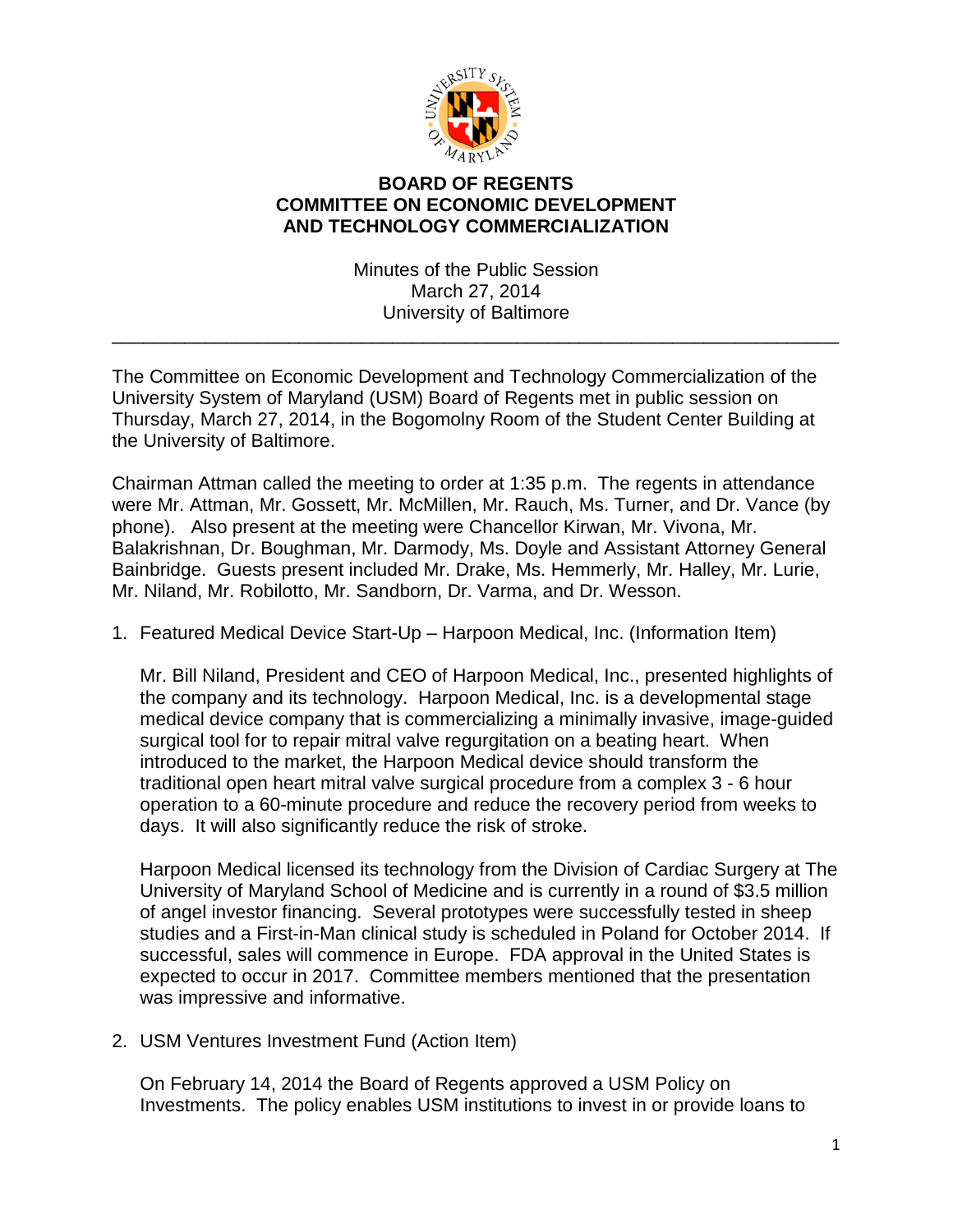businesses located in Maryland that license institution-owned intellectual property. Following approval of the policy, UMB supported the creation of a UM Ventures Investment Fund to provide early stage capital to start-up companies. UMB President, Dr. Jay Perman, requested the approval of the Board of Regents to allow UMB/UM Ventures to invest up to a total of \$500,000 in FY14 and FY15 in Maryland-based start-up companies that license university-owned intellectual property.

Regent Attman called for a motion to approve recommending the creation of the UM Ventures Investment Fund to the Board of Regents. Regent Gossett moved the motion; Regent Rauch seconded it; and the motion was unanimously approved.

3. Update on Economic Development Bills (Information Item)

Mr. Brian Darmody provided an update on the economic development bills, which would be beneficial for USM's technology transfer and entrepreneurial activities as well as boost economic development in the state.

Senate Bill 601, the Maryland E-Nnovation Initiative, will allow for the auctioning of varied credits to the private sector to match higher education funding to attract the best talent to USM institutions. Mr. Darmody was instrumental in developing this initiative and moving the bill forward.

Senate Bill 600, the Regional Institution Strategic Enterprise (RISE) Zone Program, will strengthen ties between key state, federal and higher education institutions and their surrounding communities to foster increased economic development and neighborhood revitalization. The legislation will utilize enhanced property and income tax credits and accelerated depreciation schedules to spur significant financial investments in designated "RISE Zones".

Mr. Darmody indicated that both bills had been passed by the Senate and were now being considered by the House. The bills were introduced and supported by the President and Speaker.

4. USM New Company Formation – July to December 2013 Report (Information Item)

Mr. Suresh Balakrishnan briefed the Committee on new companies facilitated by the USM institutions for the reporting period July through December 2013. In the two and a half years since the tracking and reporting process was first adopted, USM institutions have significantly supported the creation of 172 tier 1 and tier 2 new companies. This result bodes well against the 2020 Strategic Plan goal of 325 companies. During this last reporting period, July to December 2013, USM institutions supported the creation of 4 tier 1, 54 tier 2, 46 tier 3, and 11 tier 4 companies for a total of 115 companies (refer to the report and chart in the public session Board materials).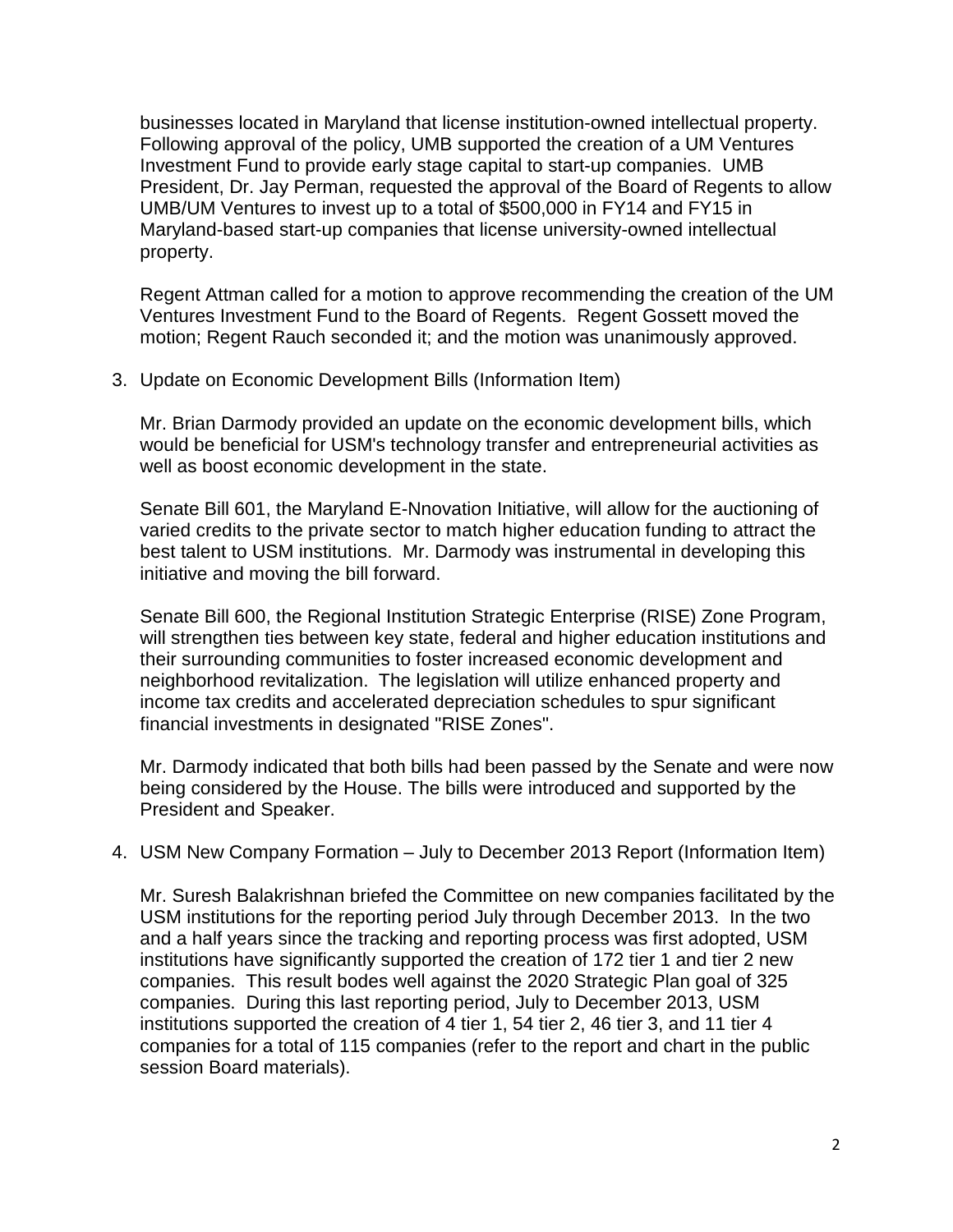Mr. Balakrishnan also highlighted the Committee's five strategic focus areas and some key initiatives relative to these areas, including:

- Faculty P&T and Sabbatical Leave policies that reward research with potential for commercial development
- USM Investment Policy that enables USM institutions to invest in start-ups licensing university-owned intellectual property
- Process in place to track new company formation across the USM
- Boosting of site miners, entrepreneurs in residence, and licensing staff resources
- Enhancing collaborative activities through UM Ventures
- Strengthening partnerships with various state and federal programs

He noted compelling statistics from the National Council of Entrepreneurial Tech Transfer on the success and importance of university-based start-ups relative to the industry as a whole and concluded with some examples of notable successes:

- Seven site miners have been critical in assisting UMB, UMBC, and UMCP faculty and start-ups to win 23 Maryland Innovation Initiative Awards, totaling more than \$2.2 million
- Late last year, MedImmune announced a 5-year \$6+ million Strategic Collaboration that includes UMB, UMCP, and UMBC
- After the last update on new company formation in September, Gliknik, a start-up co-founded by a UMB faculty member, announced a world-wide licensing agreement with Pfizer with an upfront payment to Gliknik of \$25 million

In addition, Mr. Balakrishnan mentioned that two women-owned start-ups, OmniSpeech and Light Point Security, were featured at previous Committee meetings.

5. UMBC Research Park Corporation Investment Agreement (Information Item)

Ms. Ellen Hemmerly, President and Executive Director of bwtech@UMBC Research and Technology Park, updated the Committee on the investment agreement between UMBC and the UMBC Research Park Corporation (RPC). UMBC determined that the consolidation of its incubator equity management with RPC's Investment Committee would allow for improved efficiency and effectiveness in the administration of UMBC's equity interests. In October 2013, a transfer agreement between UMBC and RPC was approved by the Board of Public Works and was fully executed. This agreement assigns responsibility for the administration and management of UMBC's incubator equity portfolio to RPC and the majority of any proceeds from the sale of equities flow back to UMBC.